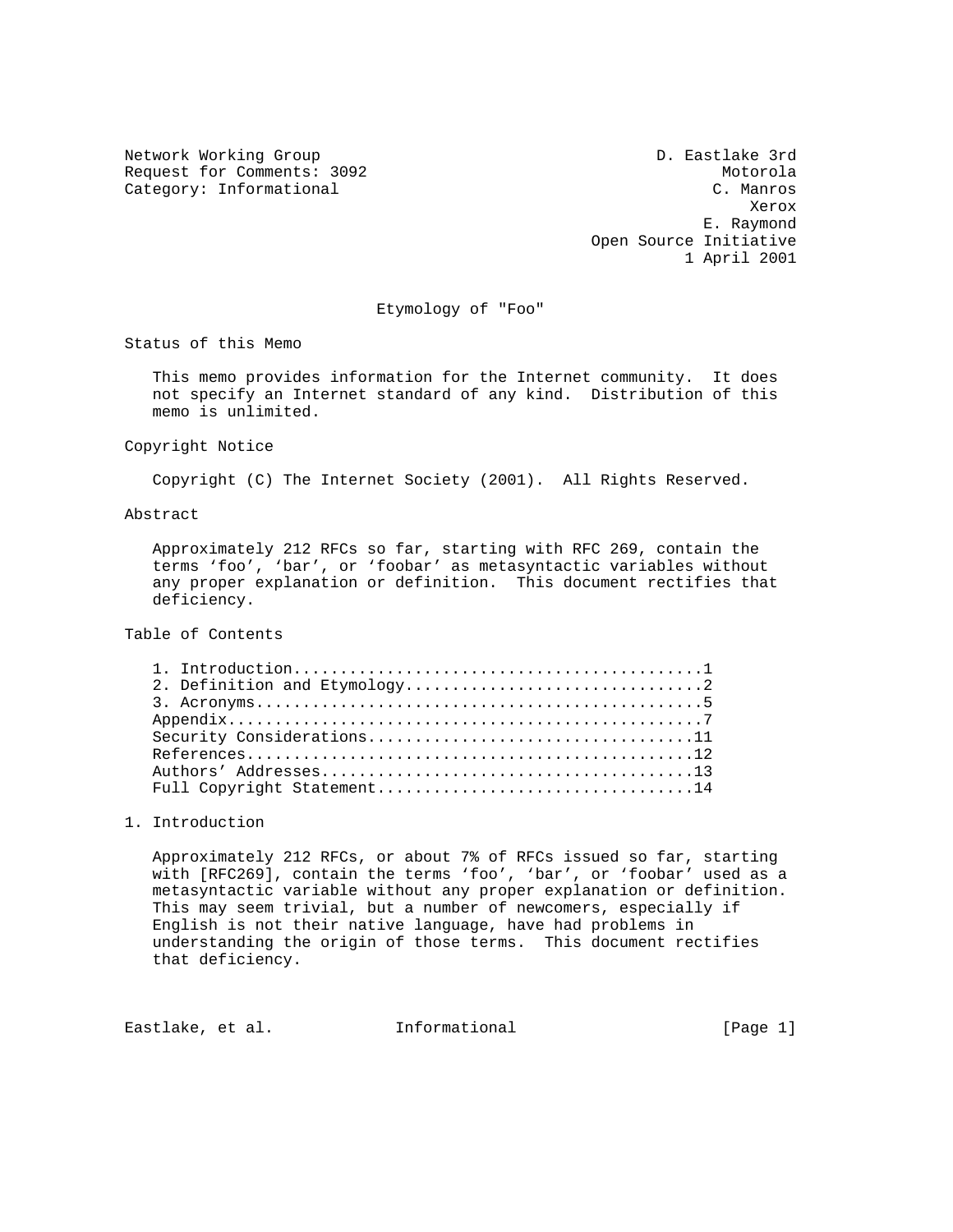Section 2 below describes the definition and etymology of these words and Section 3 interprets them as acronyms.

 As an Appendix, we include a table of RFC occurrences of these words as metasyntactic variables.

2. Definition and Etymology

bar /bar/ n. [JARGON]

- 1. The second metasyntactic variable, after foo and before baz. "Suppose we have two functions: FOO and BAR. FOO calls BAR...."
- 2. Often appended to foo to produce foobar.

foo /foo/

- 1. interj. Term of disgust.
- 2. Used very generally as a sample name for absolutely anything, esp. programs and files (esp. scratch files).
- 3. First on the standard list of metasyntactic variables used in syntax examples (bar, baz, qux, quux, corge, grault, garply, waldo, fred, plugh, xyzzy, thud). [JARGON]

 When used in connection with 'bar' it is generally traced to the WW II era Army slang acronym FUBAR ('Fucked Up Beyond All Repair'), later modified to foobar. Early versions of the Jargon File [JARGON] interpreted this change as a post-war bowdlerization, but it now seems more likely that FUBAR was itself a derivative of 'foo' perhaps influenced by German 'furchtbar' (terrible) - 'foobar' may actually have been the original form.

 For, it seems, the word 'foo' itself had an immediate prewar history in comic strips and cartoons. In the 1938 Warner Brothers cartoon directed by Robert Clampett, "The Daffy Doc", a very early version of Daffy Duck holds up a sign saying "SILENCE IS FOO!" 'FOO' and 'BAR' also occurred in Walt Kelly's "Pogo" strips. The earliest documented uses were in the surrealist "Smokey Stover" comic strip by Bill Holman about a fireman. This comic strip appeared in various American comics including "Everybody's" between about 1930 and 1952. It frequently included the word "FOO" on license plates of cars, in nonsense sayings in the background of some frames such as "He who foos last foos best" or "Many smoke but foo men chew", and had Smokey say "Where there's foo, there's fire". Bill Holman, the author of the strip, filled it with odd jokes and personal contrivances, including other

Eastlake, et al. 1nformational 1999 [Page 2]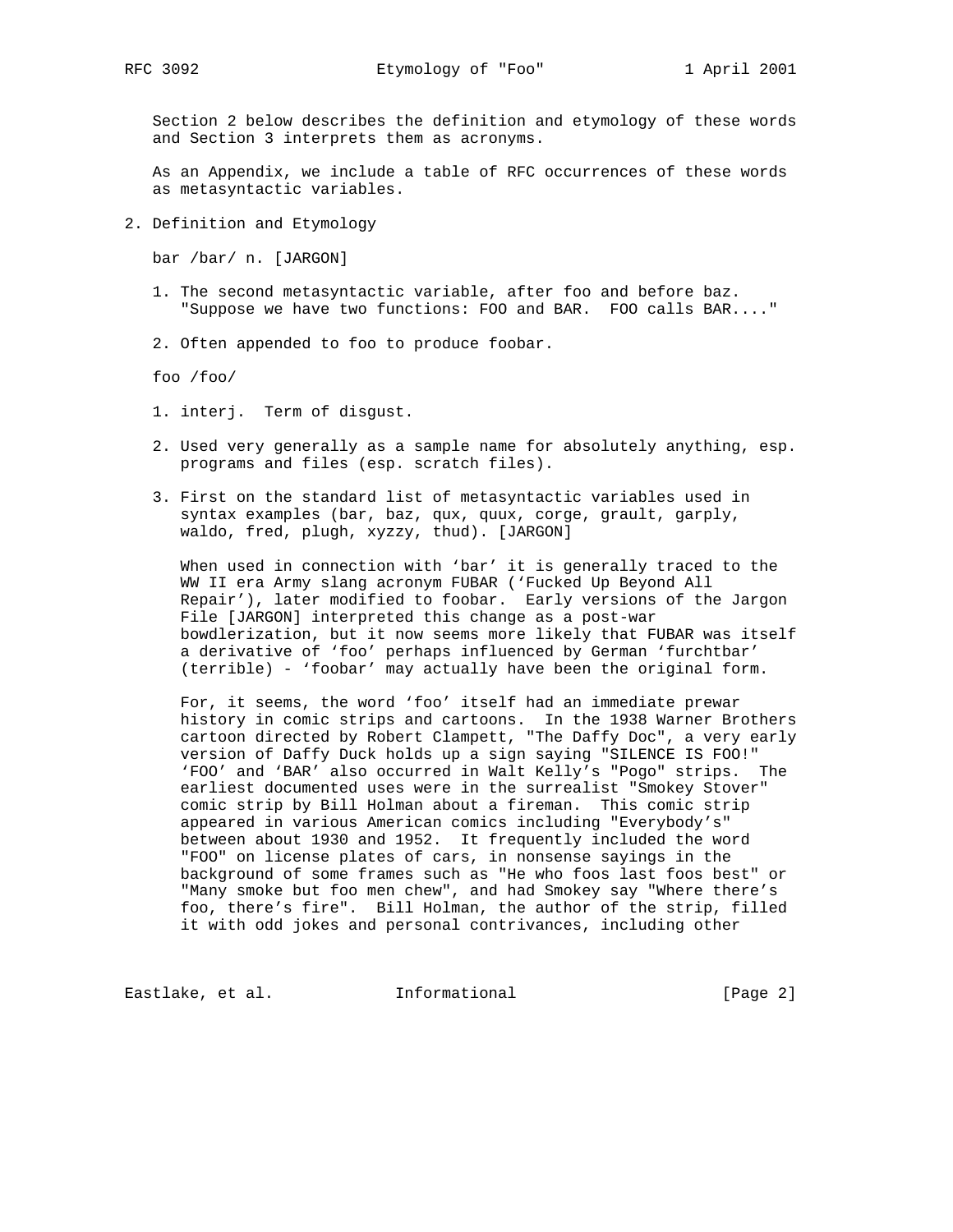nonsense phrases such as "Notary Sojac" and "1506 nix nix". According to the Warner Brothers Cartoon Companion [WBCC] Holman claimed to have found the word "foo" on the bottom of a Chinese figurine. This is plausible; Chinese statuettes often have apotropaic inscriptions, and this may have been the Chinese word 'fu' (sometimes transliterated 'foo'), which can mean "happiness" when spoken with the proper tone (the lion-dog guardians flanking the steps of many Chinese restaurants are properly called "fu dogs") [PERS]. English speakers' reception of Holman's 'foo' nonsense word was undoubtedly influenced by Yiddish 'feh' and English 'fooey' and 'fool'. [JARGON, FOLDOC]

 Holman's strip featured a firetruck called the Foomobile that rode on two wheels. The comic strip was tremendously popular in the late 1930s, and legend has it that a manufacturer in Indiana even produced an operable version of Holman's Foomobile. According to the Encyclopedia of American Comics [EAC], 'Foo' fever swept the U.S., finding its way into popular songs and generating over 500 'Foo Clubs.' The fad left 'foo' references embedded in popular culture (including the couple of appearances in Warner Brothers cartoons of 1938-39) but with their origins rapidly forgotten. [JARGON]

 One place they are known to have remained live is in the U.S. military during the WWII years. In 1944-45, the term 'foo fighters' [FF] was in use by radar operators for the kind of mysterious or spurious trace that would later be called a UFO (the older term resurfaced in popular American usage in 1995 via the name of one of the better grunge-rock bands [BFF]). Informants connected the term to the Smokey Stover strip [PERS].

 The U.S. and British militaries frequently swapped slang terms during the war. Period sources reported that 'FOO' became a semi-legendary subject of WWII British-army graffiti more or less equivalent to the American Kilroy [WORDS]. Where British troops went, the graffito "FOO was here" or something similar showed up. Several slang dictionaries aver that FOO probably came from Forward Observation Officer, but this (like the contemporaneous "FUBAR") was probably a backronym [JARGON]. Forty years later, Paul Dickson's excellent book "Words" [WORDS] traced "Foo" to an unspecified British naval magazine in 1946, quoting as follows:

 "Mr. Foo is a mysterious Second World War product, gifted with bitter omniscience and sarcasm."

 Earlier versions of the Jargon File suggested the possibility that hacker usage actually sprang from "FOO, Lampoons and Parody", the title of a comic book first issued in September 1958, a joint

Eastlake, et al. 1nformational 1999 [Page 3]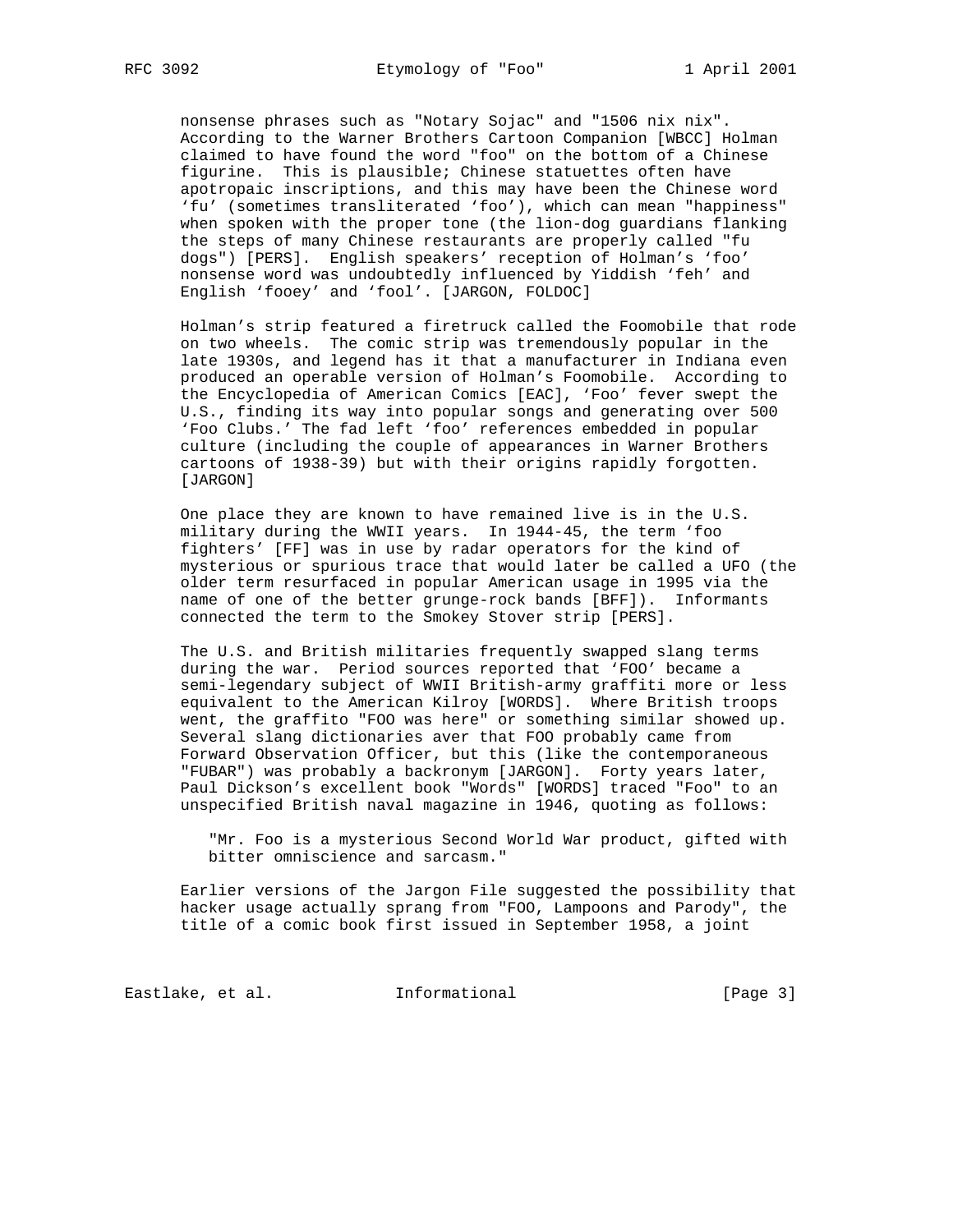project of Charles and Robert Crumb. Though Robert Crumb (then in his mid-teens) later became one of the most important and influential artists in underground comics, this venture was hardly a success; indeed, the brothers later burned most of the existing copies in disgust. The title FOO was featured in large letters on the front cover. However, very few copies of this comic actually circulated, and students of Crumb's 'oeuvre' have established that this title was a reference to the earlier Smokey Stover comics. The Crumbs may also have been influenced by a short-lived Canadian parody magazine named 'Foo' published in 1951-52. [JARGON]

 An old-time member reports that in the 1959 "Dictionary of the TMRC Language", compiled at TMRC (the Tech Model Railroad Club at MIT) there was an entry for Foo. The current on-line version, in which "Foo" is the only word coded to appear red, has the following [TMRC]:

 Foo: The sacred syllable (FOO MANI PADME HUM); to be spoken only when under obligation to commune with the Deity. Our first obligation is to keep the Foo Counters turning.

 This definition used Bill Holman's nonsense word, then only two decades old and demonstrably still live in popular culture and slang, to make a "ha ha only serious" analogy with esoteric Tibetan Buddhism. Today's hackers would find it difficult to resist elaborating a joke like that, and it is not likely 1959's were any less susceptible. [JARGON]

- 4. [EF] Prince Foo was the last ruler of Pheebor and owner of the Phee Helm, about 400 years before the reign of Entharion. When Foo was beheaded by someone he called an "eastern fop" from Borphee, the glorious age of Pheebor ended, and Borphee rose to the prominence it now enjoys.
- 5. [OED] A 13th-16th century usage for the devil or any other enemy. The earliest citation it gives is from the year 1366, Chaucer A B C (84): "Lat not our alder foo [devil] make his bobance [boast]". Chaucer's "Foo" is probably related to modern English "foe".
- 6. Rare species of dog.

 A spitz-type dog discovered to exist after having long been considered extinct, the Chinese Foo Dog, or Sacred Dog of Sinkiang, may have originated through a crossing of Northern European hunting dogs and the ancient Chow Chow from Mongolia or be the missing link between the Chinese Wolf and the Chow Chow. It probably derives its name from foochow, of the kind or style

Eastlake, et al. 1nformational 1999 [Page 4]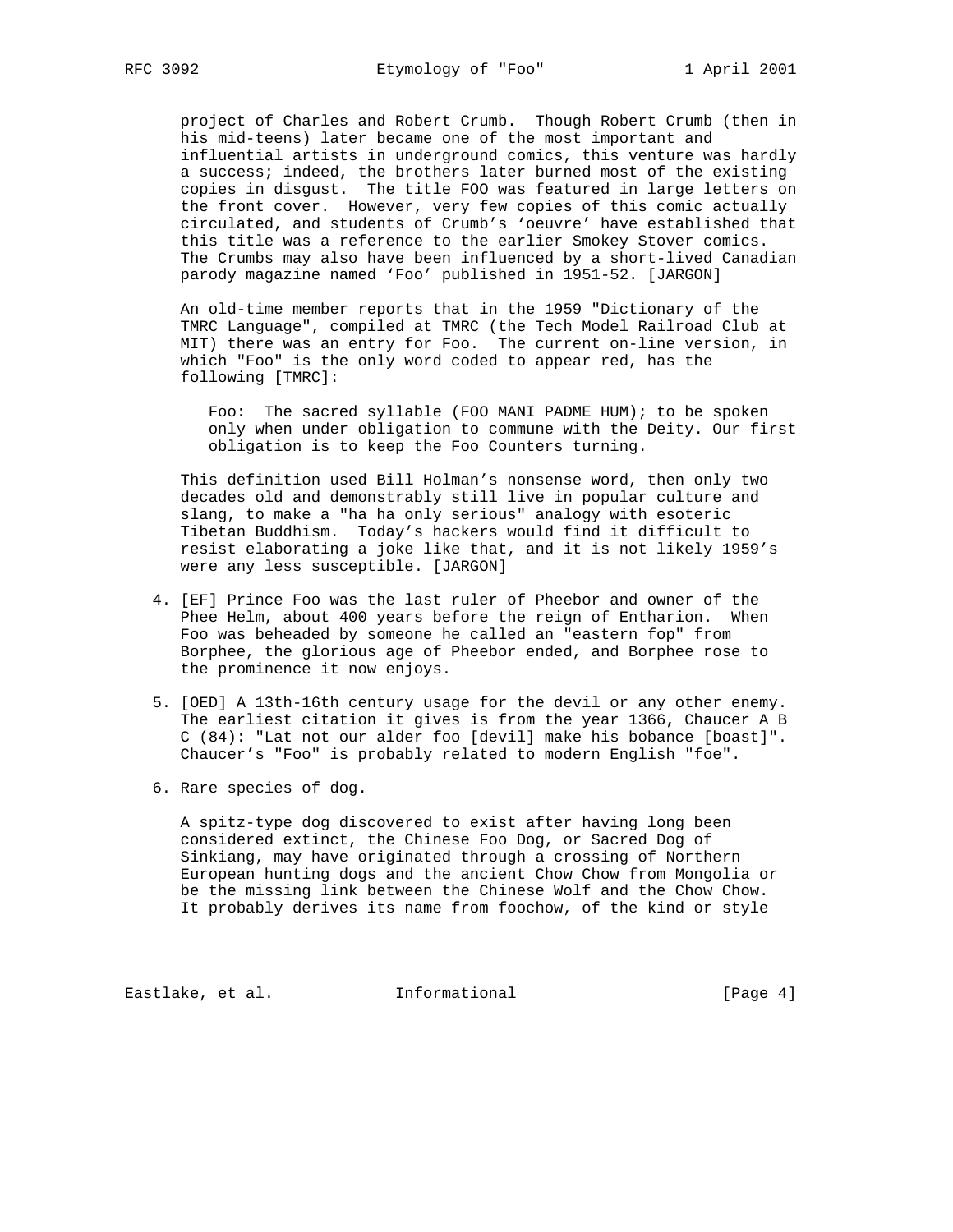prevalent in Foochow, of or from the city of Foochow (now Minhow) in southeast China. [DOG]

foobar n.

 [JARGON] A widely used metasyntactic variable; see foo for etymology. Probably originally propagated through DECsystem manuals by Digital Equipment Corporation (DEC) in 1960s and early 1970s; confirmed sightings there go back to 1972. Hackers do not generally use this to mean FUBAR in either the slang or jargon sense. It has been plausibly suggested that "foobar" spread among early computer engineers partly because of FUBAR and partly because "foo bar" parses in electronics techspeak as an inverted foo signal.

foo-fighter n.

 World War II term for Unidentified Flying Objects (UFOs) noted by both German and British military. See [FF] and entry above for "foo".

### 3. Acronyms

 The following information is derived primarily from the compilations at University Cork College <http://www.ucc.ie/acronyms> and Acronym Finder <http://www.AcronymFinder.com> generally filtered for computer usage.

.bar:

 Generic file extension which is not meant to imply anything about the file type.

BAR:

Base Address Register

Buffer Address Register

#### FOO:

Forward Observation Observer.

 FOO Of Oberlin. An organization whose name is a recursive acronym. Motto: The FOO, the Proud, the FOO. See <http://cs.oberlin.edu/students/jmankoff/FOO/home.html>.

File Open for Output. An NFILE error code [RFC1037].

Eastlake, et al. 1nformational [Page 5]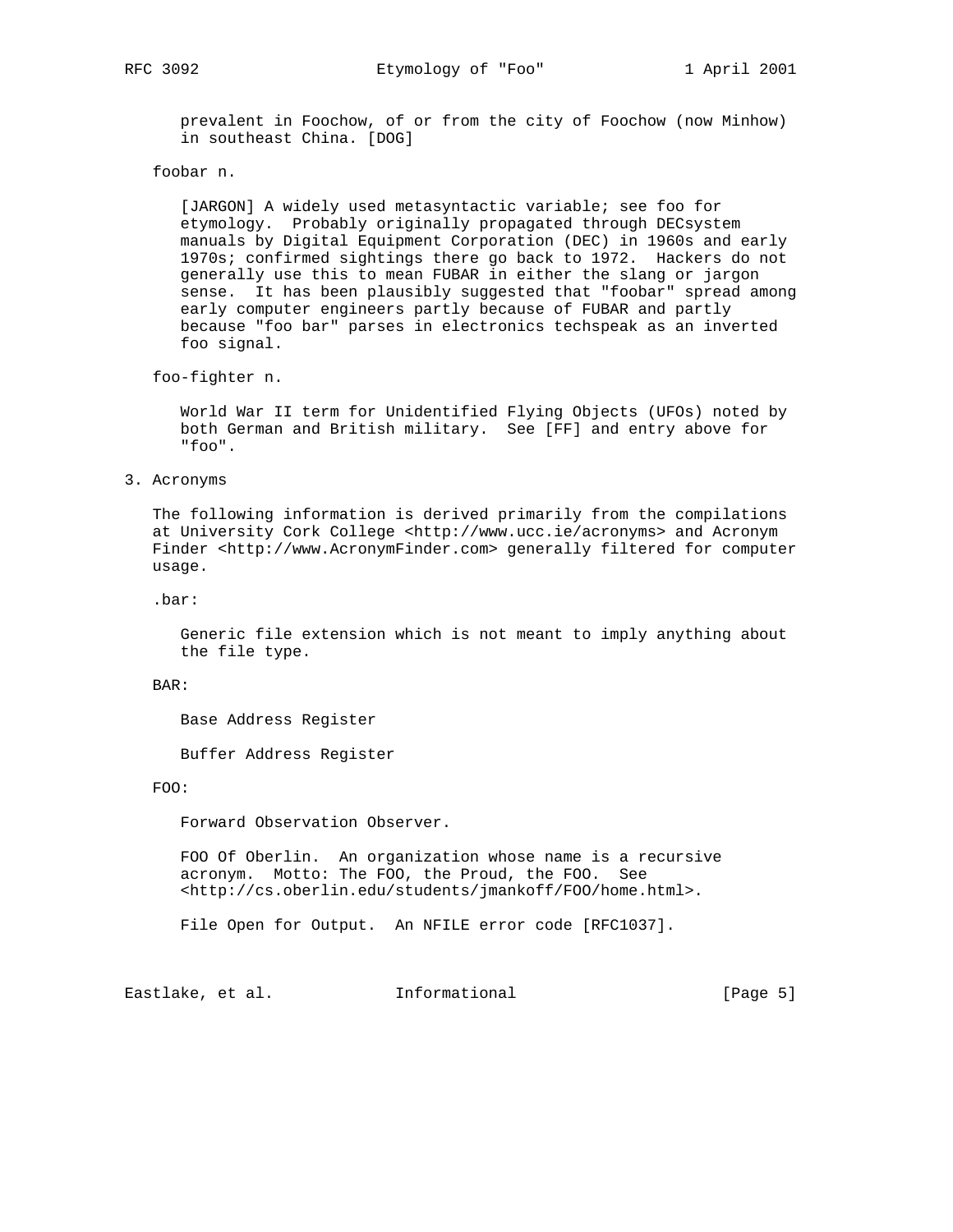FOOBAR:

 FTP Operation Over Big Address Records [RFC1639]. (Particularly appropriate given that the first RFC to use "foo", [RFC269], was also about file transfer.)

FUBAR:

 Failed UniBus Address Register - in a VAX, from Digital Equipment Corporation Engineering.

 Fucked Up Beyond All Recognition/Repair - From US Military in World War II. Sometimes sanitized to "Fouled Up ...".

FUBARD - Past tense of FUBAR.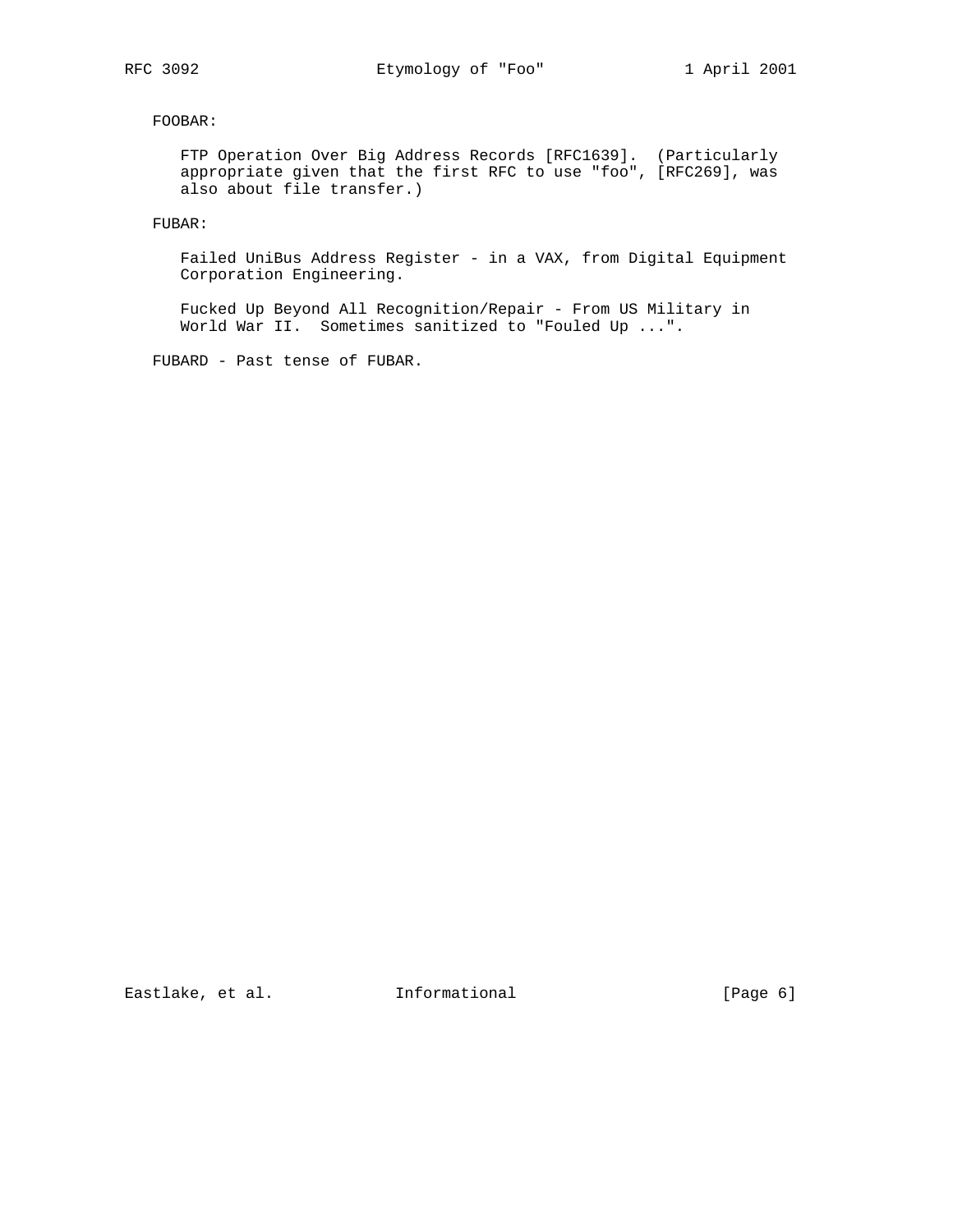# Appendix

 Below is a table of RFC occurrences of these words as metasyntactic variables. (This excludes other uses that are reasonably clear like "vertical bar" or "bar BoF".) Many of these uses are for example domain names. That usage may decrease with the specification in [RFC 2606] of a Best Current Practice for example domain names.

| RFC# | bar | foo | foo.bar<br>foobar | fubar | #              |
|------|-----|-----|-------------------|-------|----------------|
| 269  | Χ   | Χ   |                   |       | 1              |
| 441  | X   | Χ   |                   |       | $\overline{a}$ |
| 614  |     | Χ   |                   |       | 3              |
| 686  |     | Χ   |                   |       | $\overline{4}$ |
| 691  |     | Χ   |                   |       | 5              |
| 733  | Χ   | Χ   |                   |       | б              |
| 742  |     | Χ   |                   |       | 7              |
| 743  | Χ   | Χ   |                   |       | 8              |
| 756  |     | Χ   |                   |       | 9              |
| 765  | Χ   | Χ   |                   |       | 10             |
| 772  | Χ   | Χ   |                   | Χ     | 11             |
| 775  |     |     | X                 |       | 12             |
| 780  | Χ   | Χ   |                   | X     | 13             |
| 788  | Χ   | Χ   |                   |       | 14             |
| 810  | Χ   | Χ   | X                 |       | 15             |
| 819  |     | Χ   |                   |       | 16             |
| 821  | Χ   | Χ   |                   |       | 17             |
| 822  | Χ   | Χ   |                   |       | 18             |
| 882  | Χ   | Χ   |                   |       | 19             |
| 883  |     | Χ   |                   |       | 20             |
| 897  | Χ   | Χ   |                   |       | 21             |
| 913  |     | Χ   |                   |       | 22             |
| 921  | Χ   | Χ   |                   |       | 23             |
| 934  |     | Χ   |                   |       | 24             |
| 952  | Χ   | X   | Χ                 |       | 25             |
| 959  |     |     | $\rm X$           |       | 26             |
| 976  |     |     | X                 |       | 27             |
| 977  |     | Χ   | Χ                 |       | 28             |
| 987  |     |     | Χ                 |       | 29             |
| 1013 |     | Χ   |                   |       | 30             |
| 1033 | Χ   | Χ   |                   |       | 31             |
| 1035 |     | Χ   |                   |       | 32             |
| 1037 |     | Χ   |                   |       | 33             |
| 1056 | Χ   | Χ   | X                 |       | 34             |
| 1068 |     | Χ   |                   |       | 35             |
| 1137 |     |     | X                 |       | 36             |

Eastlake, et al. 1nformational 1999 [Page 7]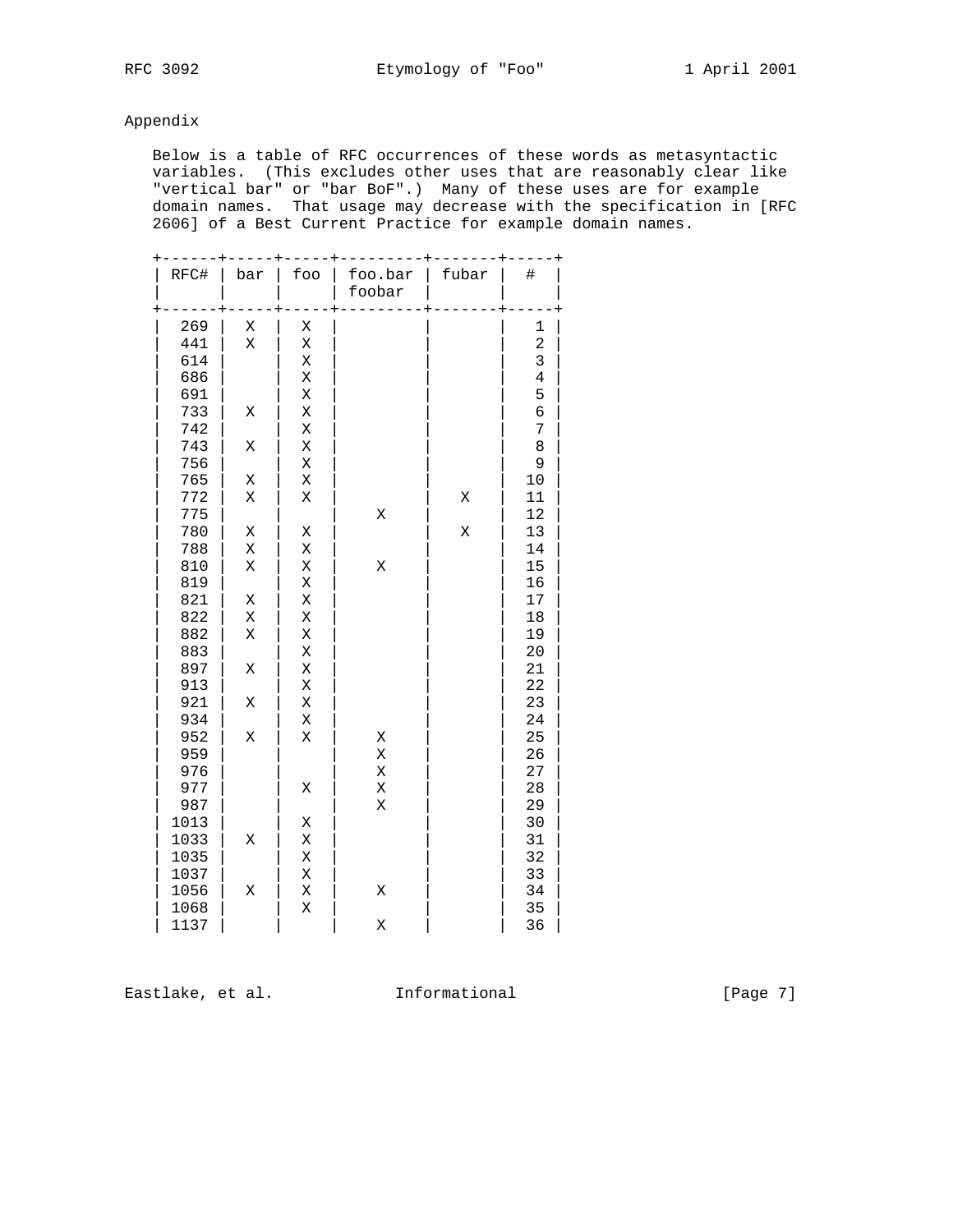| 1138 |   | Χ | Χ |   | 37     |  |
|------|---|---|---|---|--------|--|
| 1148 |   | Χ | Χ |   | 38     |  |
| 1173 |   |   | Χ |   | 39     |  |
| 1176 |   |   | Χ |   | 40     |  |
| 1186 |   | Χ |   |   | 41     |  |
| 1194 |   | Χ |   |   | 42     |  |
| 1196 |   | Χ |   |   | 43     |  |
| 1203 |   | Χ | Χ |   | $4\,4$ |  |
| 1288 |   | Χ |   |   | 45     |  |
| 1291 |   | Χ |   |   | 46     |  |
| 1309 |   | Χ |   |   | 47     |  |
| 1327 |   | Χ | Χ |   | $4\,8$ |  |
| 1341 | Χ | Χ | Χ |   | 49     |  |
| 1343 |   | Χ | Χ |   | 50     |  |
| 1344 |   | Χ |   |   | 51     |  |
| 1348 |   |   | Χ |   | 52     |  |
| 1386 |   | Χ |   |   | 53     |  |
| 1408 |   | Χ |   |   | 54     |  |
| 1411 |   | Χ |   |   | 55     |  |
| 1412 |   | Χ |   |   | 56     |  |
| 1459 | Χ | Χ | Χ | Χ | 57     |  |
| 1480 |   | Χ |   |   | 58     |  |
| 1505 |   | Χ |   |   | 59     |  |
| 1519 |   | Χ |   |   | 60     |  |
| 1521 | Χ | Χ |   |   | 61     |  |
| 1523 |   | Χ |   |   | 62     |  |
| 1524 |   | Χ | Χ |   | 63     |  |
| 1526 | Χ | Χ |   |   | 64     |  |
| 1535 | Χ | Χ | Χ |   | 65     |  |
| 1536 | Χ |   | Χ |   | 66     |  |
| 1537 |   | Χ | Χ |   | 67     |  |
| 1563 |   | Χ |   |   | 68     |  |
| 1564 |   |   | Χ |   | 69     |  |
| 1572 |   | Χ |   |   | 70     |  |
| 1573 |   | Χ |   |   | 71     |  |
| 1622 |   | Χ |   |   | 72     |  |
| 1635 |   |   | Χ |   | 73     |  |
| 1636 |   | Χ | Χ |   | 74     |  |
| 1642 |   | Χ |   |   | 75     |  |
| 1645 |   |   | Χ |   | 76     |  |
| 1649 |   | Χ |   |   | 77     |  |
| 1664 |   |   | Χ |   | 78     |  |
| 1681 |   |   | Χ |   | 79     |  |
| 1697 |   | Χ |   |   | 80     |  |
| 1716 |   | Χ |   |   | 81     |  |
| 1718 |   | Χ |   |   | 82     |  |
| 1730 | Χ | Χ | Χ |   | 83     |  |
| 1734 |   |   | Χ |   | 84     |  |
|      |   |   |   |   |        |  |

Eastlake, et al. 1nformational 1999 [Page 8]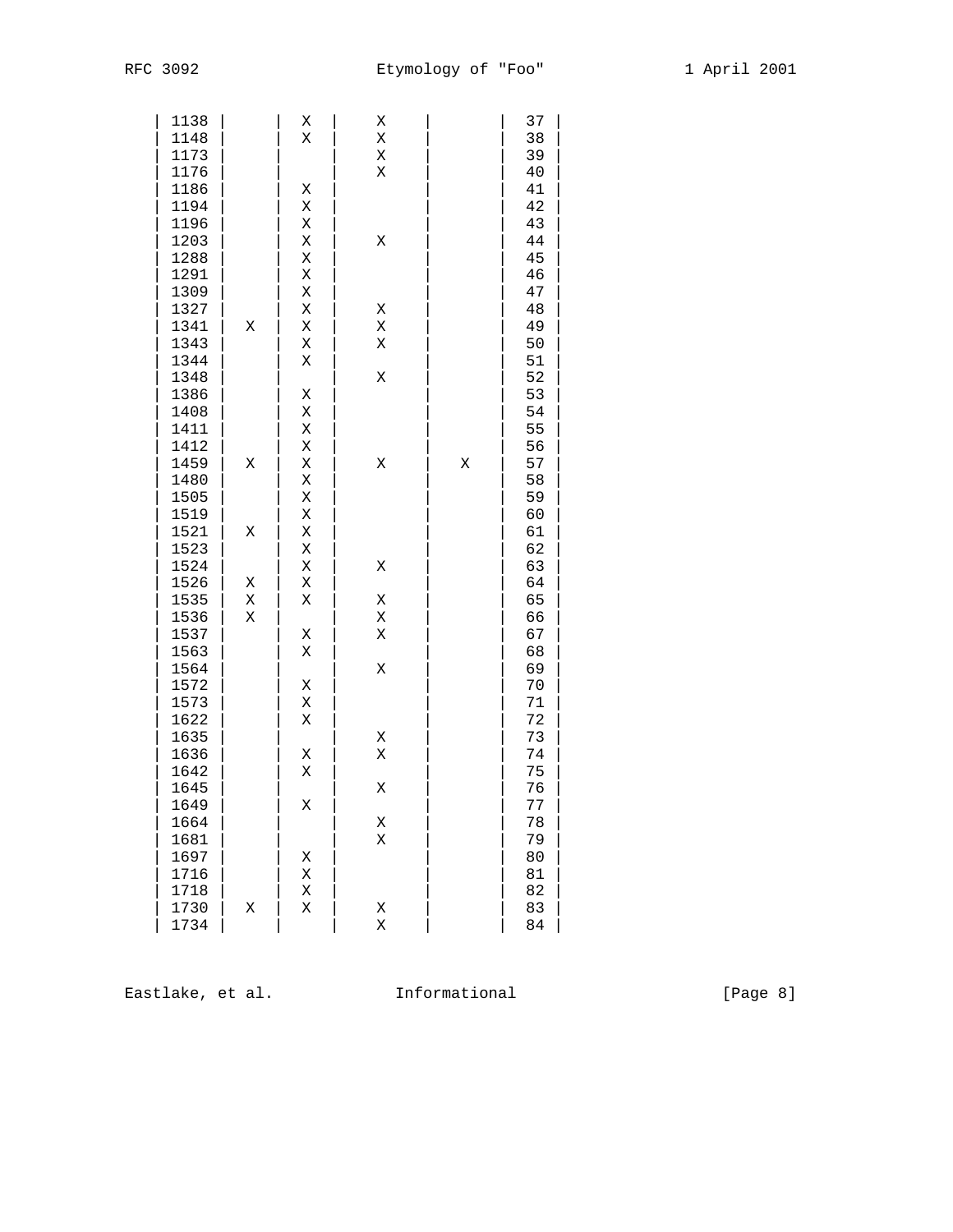| 1738         |   | Χ |   | 85         |  |
|--------------|---|---|---|------------|--|
| 1783         |   |   | Χ | 86         |  |
| 1784         |   |   | Χ | 87         |  |
| 1786         | Χ | Χ |   | 88         |  |
| 1813         | Χ | Χ |   | 89         |  |
| 1835         |   | Χ | Χ | 90         |  |
| 1856         |   |   | Χ | 91         |  |
| 1861         |   |   | Χ | 92         |  |
| 1866         |   | Χ |   | 93         |  |
| 1894         |   |   | Χ | 94         |  |
| 1896         |   | Χ |   | 95         |  |
| 1898         |   | Χ |   | 96         |  |
| 1913         |   | Χ | Χ | 97         |  |
| 1945         | Χ | Χ |   | 98         |  |
| 1985         |   | Χ | Χ | 99         |  |
| 2015         | Χ | Χ |   | 100        |  |
| 2017         |   | Χ |   | 101        |  |
| 2033         | Χ | Χ |   | 102        |  |
| 2045         |   |   | Χ | 103        |  |
| 2046         | Χ | Χ |   | 104        |  |
| 2049         | Χ | Χ |   | 105        |  |
| 2055         |   | Χ |   | 106        |  |
| 2060         | Χ | Χ | Χ | 107        |  |
| 2065         |   | Χ |   | 108        |  |
| 2068         |   |   | Χ | 109        |  |
| 2071         |   | Χ |   | 110        |  |
| 2088         |   |   | Χ | 111        |  |
| 2109         |   | Χ |   | 112        |  |
| 2110         |   | Χ | Χ | 113        |  |
| 2111         | Χ | Χ | Χ | 114        |  |
| 2141         |   | Χ |   | 115        |  |
| 2150         |   | Χ |   | 116        |  |
| 2152         |   | Χ |   | 117        |  |
| 2156         |   | Χ | Χ |            |  |
| 2163         |   |   | Χ | 118<br>119 |  |
| 2167         |   |   |   | 120        |  |
|              |   |   | Χ |            |  |
| 2168<br>2169 |   |   | Χ | 121<br>122 |  |
|              |   |   | Χ |            |  |
| 2180         | Χ | Χ |   | 123        |  |
| 2193         | Χ | Χ |   | 124        |  |
| 2224         |   | Χ |   | 125        |  |
| 2227         | Χ | Χ |   | 126        |  |
| 2233         |   | Χ |   | 127        |  |
| 2234         | Χ | Χ | Χ | 128        |  |
| 2243         |   | Χ |   | 129        |  |
| 2255         |   | Χ | Χ | 130        |  |
| 2280         | Χ | Χ |   | 131        |  |
| 2295         |   | Χ |   | 132        |  |

Eastlake, et al. 1nformational 1999 [Page 9]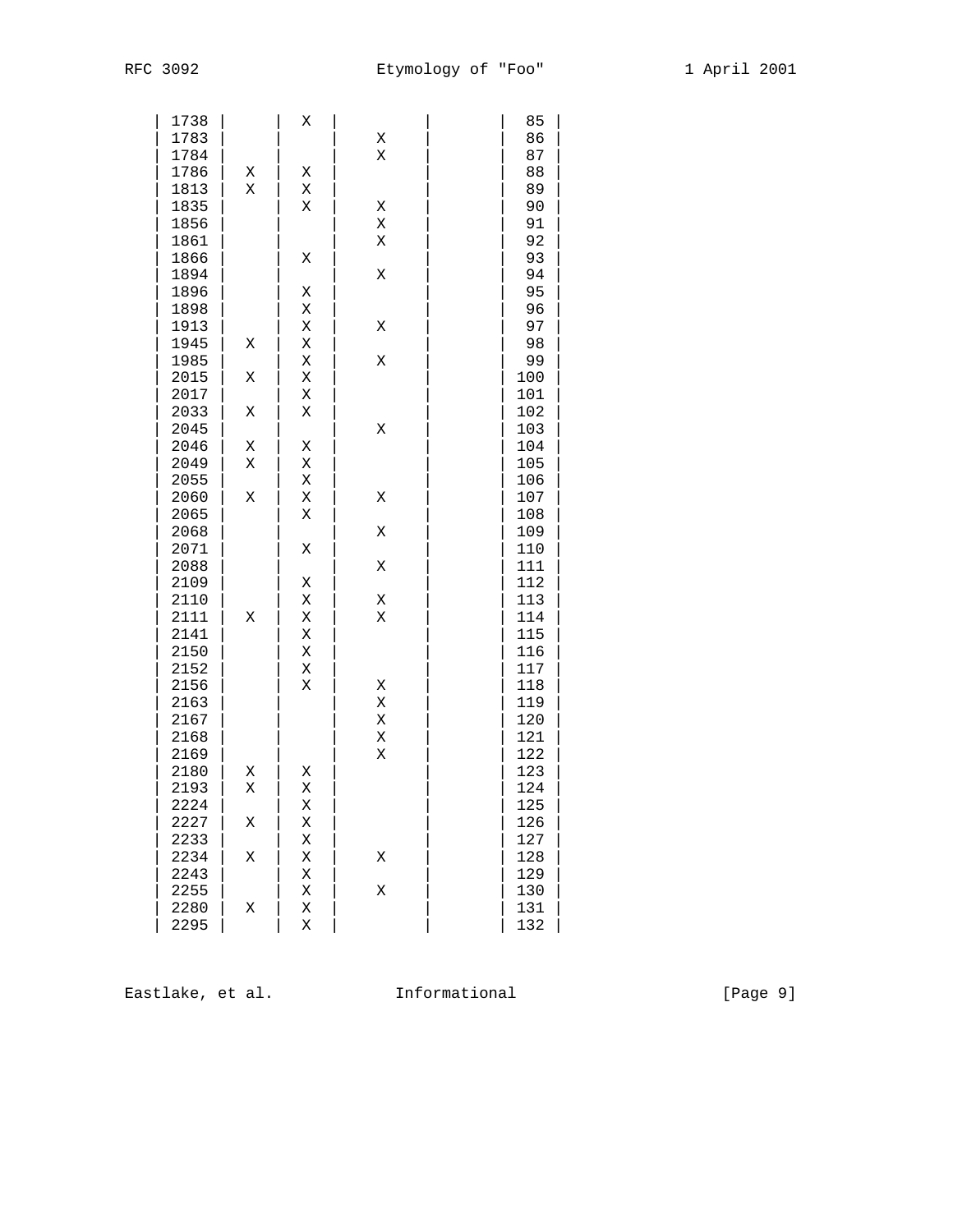| 2302 |   | Χ |   | 133 |  |
|------|---|---|---|-----|--|
| 2311 | Χ |   |   | 134 |  |
| 2326 | Χ | Χ | Χ | 135 |  |
| 2342 |   | Χ |   | 136 |  |
| 2348 |   |   | Χ | 137 |  |
| 2349 |   |   | Χ | 138 |  |
| 2359 |   |   | Χ | 139 |  |
| 2369 | Χ | Χ | Χ | 140 |  |
|      |   |   |   |     |  |
| 2378 |   | Χ |   | 141 |  |
| 2384 |   |   | Χ | 142 |  |
| 2392 | Χ | Χ | Χ | 143 |  |
| 2396 |   |   | Χ | 144 |  |
| 2401 |   |   | Χ | 145 |  |
| 2407 |   |   | Χ | 146 |  |
| 2421 |   | Χ |   | 147 |  |
| 2425 |   |   | Χ | 148 |  |
| 2434 |   | Χ |   | 149 |  |
| 2446 |   | Χ | Χ | 150 |  |
| 2447 | Χ | Χ |   | 151 |  |
| 2458 |   | Χ | Χ | 152 |  |
| 2459 |   |   | Χ | 153 |  |
| 2476 |   | Χ |   | 154 |  |
| 2483 | Χ | Χ |   | 155 |  |
| 2486 |   | Χ |   | 156 |  |
| 2505 | Χ | Χ |   | 157 |  |
| 2518 | Χ | Χ | Χ | 158 |  |
| 2535 |   | Χ |   | 159 |  |
| 2538 |   | Χ |   | 160 |  |
| 2543 | Χ | Χ | Χ | 161 |  |
| 2554 |   |   | Χ | 162 |  |
| 2557 |   | Χ | Χ | 163 |  |
| 2565 |   | Χ | Χ | 164 |  |
| 2569 | Χ | Χ |   | 165 |  |
| 2593 | Χ | Χ |   | 166 |  |
| 2595 |   | Χ |   | 167 |  |
| 2608 |   | Χ |   | 168 |  |
| 2609 |   | Χ |   | 169 |  |
| 2616 | Χ | Χ | Χ | 170 |  |
|      |   |   |   |     |  |
| 2622 | Χ | Χ |   | 171 |  |
| 2626 |   | Χ |   | 172 |  |
| 2633 | Χ |   |   | 173 |  |
| 2640 |   | Χ | Χ | 174 |  |
| 2645 |   |   | Χ | 175 |  |
| 2650 | Χ |   |   | 176 |  |
| 2659 |   |   | Χ | 177 |  |
| 2673 |   | Χ | Χ | 178 |  |
| 2693 |   | Χ |   | 179 |  |
| 2704 | Χ | Χ |   | 180 |  |

Eastlake, et al. 1nformational 1999 [Page 10]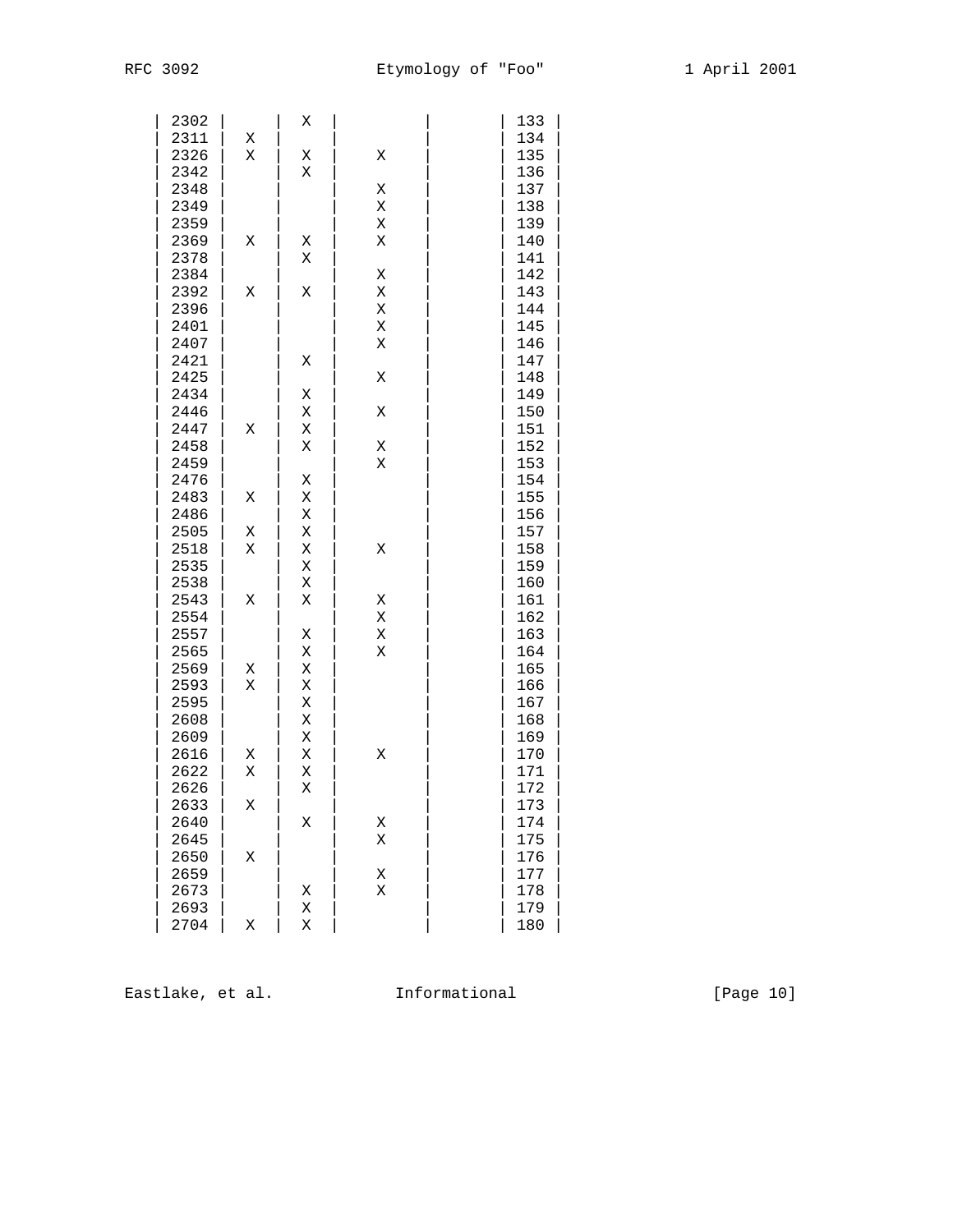| 2705 | Χ   | Χ   |                   |       | 181  |
|------|-----|-----|-------------------|-------|------|
| 2717 |     | Χ   | Χ                 |       | 182  |
| 2725 | Χ   | Χ   |                   |       | 183  |
| 2731 | Χ   | Χ   | Χ                 |       | 184  |
| 2732 |     | Χ   |                   |       | 185  |
| 2782 |     | Χ   | Χ                 |       | 186  |
| 2803 |     | Χ   |                   |       | 187  |
| 2806 |     | Χ   |                   |       | 188  |
| 2812 | Χ   | Χ   | Χ                 | Χ     | 189  |
| 2818 | Χ   | Χ   |                   |       | 190  |
| 2828 |     | X   | Χ                 |       | 191  |
| 2830 | Χ   |     |                   |       | 192  |
| 2831 | X   | Χ   | Χ                 |       | 193  |
| 2839 |     | Χ   |                   |       | 194  |
| 2846 | Χ   | Χ   |                   |       | 195  |
| 2853 |     | X   |                   |       | 196  |
| 2863 |     | X   |                   |       | 197  |
| 2910 |     | Χ   | Χ                 |       | 198  |
| 2912 |     | Χ   | X                 |       | 199  |
| 2915 |     | Χ   |                   |       | 200  |
| 2926 |     |     | Χ                 |       | 201  |
| 2942 |     | Χ   |                   |       | 202  |
| 2965 |     | Χ   |                   |       | 203  |
| 2967 | Χ   | Χ   | Χ                 |       | 204  |
| 2970 |     | Χ   |                   |       | 205  |
| 2993 | Χ   | Χ   |                   |       | 206  |
| 3010 | Χ   | Χ   |                   |       | 207  |
| 3023 |     | X   |                   |       | 208  |
| 3028 |     | Χ   |                   |       | 209  |
| 3075 | Χ   | Χ   |                   |       | 210  |
| 3080 |     | Χ   |                   |       | 211  |
| 3092 | Χ   | Χ   | Χ                 | Χ     | 212  |
| RFC# | bar | foo | foo.bar<br>foobar | fubar | $\#$ |

# Security Considerations

Security issues are not discussed in this memo.

Eastlake, et al. 1nformational 1999 [Page 11]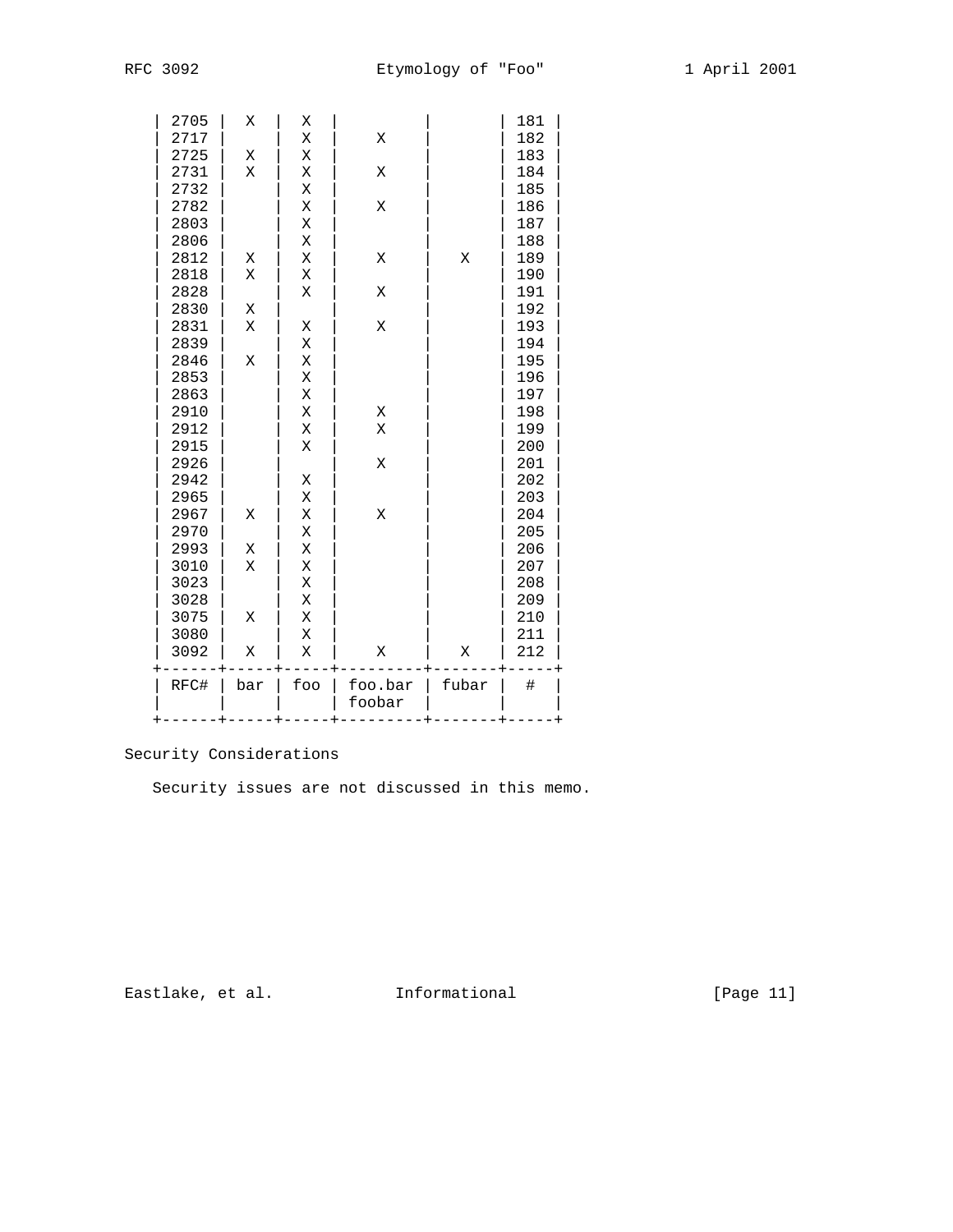References

- [BFF] "Best of Foo Fighters: Signature Licks", Troy Stetina, Foo Fighters, October 2000, Hal Leonard Publishing Corporation, ISBN 063401470.
- [DOG] <http://www.rarebreed.com/breeds/foo/foo.html>.
- [EAC] "Encyclopedia of American Comics", Ron Goulart, 1990, Facts on File.
- [EF] "Encyclopedia Frobozzica", <http://www.everything2.com/index.pl?node=Prince%20Foo>
- [FF] Foo Fighters "The Rainbow Conspiracy", Brad Steiger, Sherry Hansen Steiger, December 1998, Kensington Publishing Corp., ISBN 1575663635. - Computer UFO Network <http://www.cufon.org> particularly <http://www.cufon.org/cufon/foo.htm>.
- [FOLDOC] "Free On-Line Dictionary Of Computing", <http://www.foldoc.org>.
- [JARGON] The Jargon File. See <http://www.jargon.org>. Last printed as "The New Hacker's Dictionary", Eric S. Raymond, 3rd Edition, MIT Press, ISBN 0-262-68092-0, 1996.
- [OED] "The Oxford English Dictionary", J. A. Simpson, 1989, Oxford University Press, ISBN 0198611862.
- [PERS] Personal communications.
- [RFC269] Brodie, H., "Some Experience with File Transfer", RFC 269, December 1971.
- [RFC1037] Greenberg, B. and S. Keene, "NFILE A File Access Protocol", RFC 1037, December 1987.
- [RFC1639] Piscitello, D., "FTP Operation Over Big Address Records (FOOBAR)", RFC 1639, June 1994.
- [RFC2606] Eastlake, D. and A. Panitz, "Reserved Top Level DNS Names", BCP 32, RFC 2606, June 1999.

Eastlake, et al. Informational [Page 12]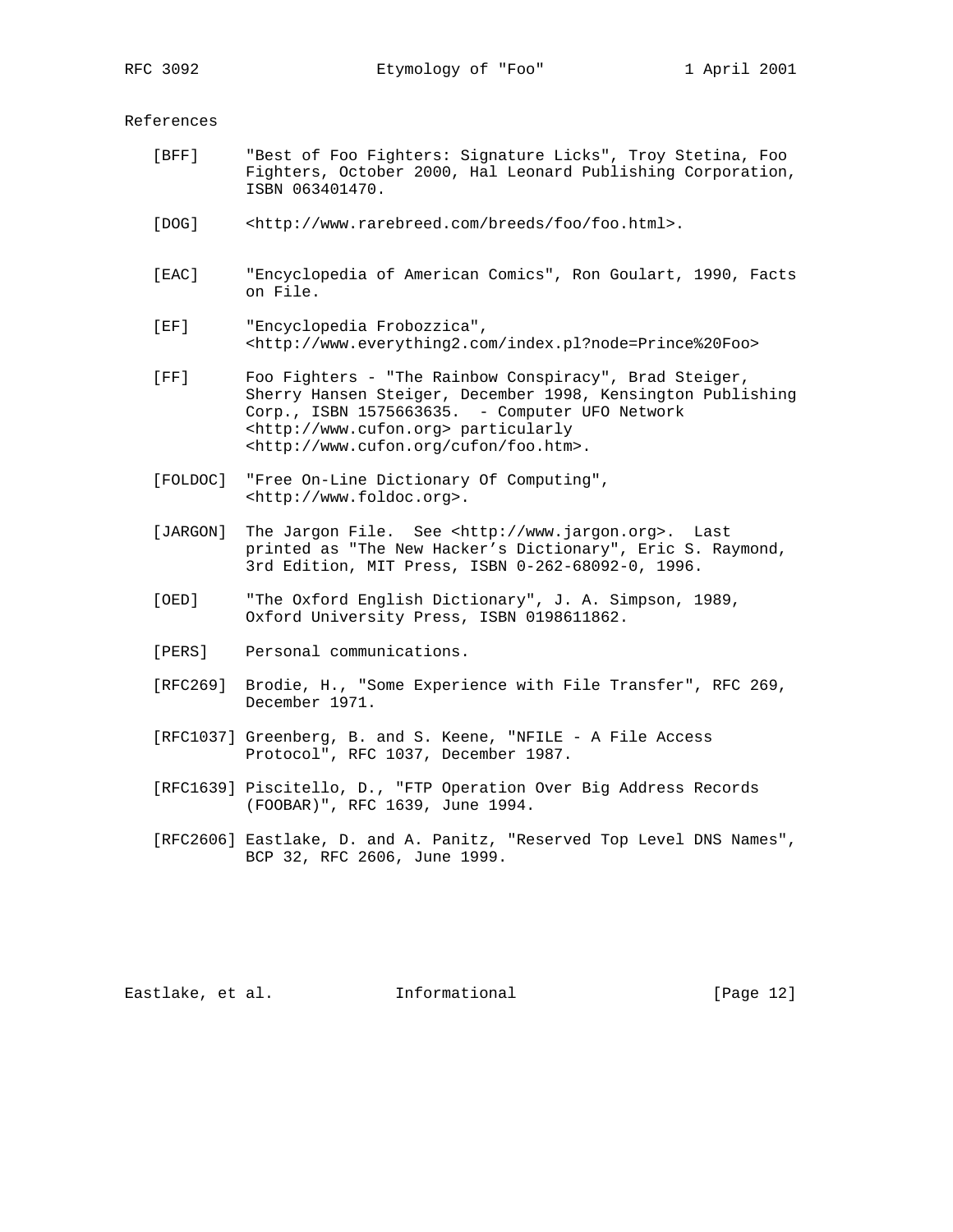- [TMRC] The Tech Model Railroad Club (The Model Railroad Club of the Massachusetts Institute of Technology) Dictionary, <http://tmrc-www.mit.edu/dictionary.html>.
- [WBCC] "Warner Brothers Cartoon Companion", <http://members.aol.com/EOCostello/>.

[WORDS] "Words", Paul Dickson, ISBN 0-440-52260-7, Dell, 1982.

#### Authors' Addresses

The authors of this document are:

 Donald E. Eastlake 3rd Motorola 155 Beaver Street Milford, MA 01757 USA

 Phone: +1 508-261-5434 (w) +1 508-634-2066 (h) Fax: +1 508-261-4777 (w) EMail: Donald.Eastlake@motorola.com

 Carl-Uno Manros Xerox Corporation 701 Aviation Blvd. El Segundo, CA 90245 USA

 Phone: +1 310-333-8273 Fax: +1 310-333-5514 EMail: manros@cp10.es.xerox.com

 Eric S. Raymond Open Source Initiative 6 Karen Drive Malvern, PA 19355

 Phone: +1 610-296-5718 EMail: esr@thyrsus.com